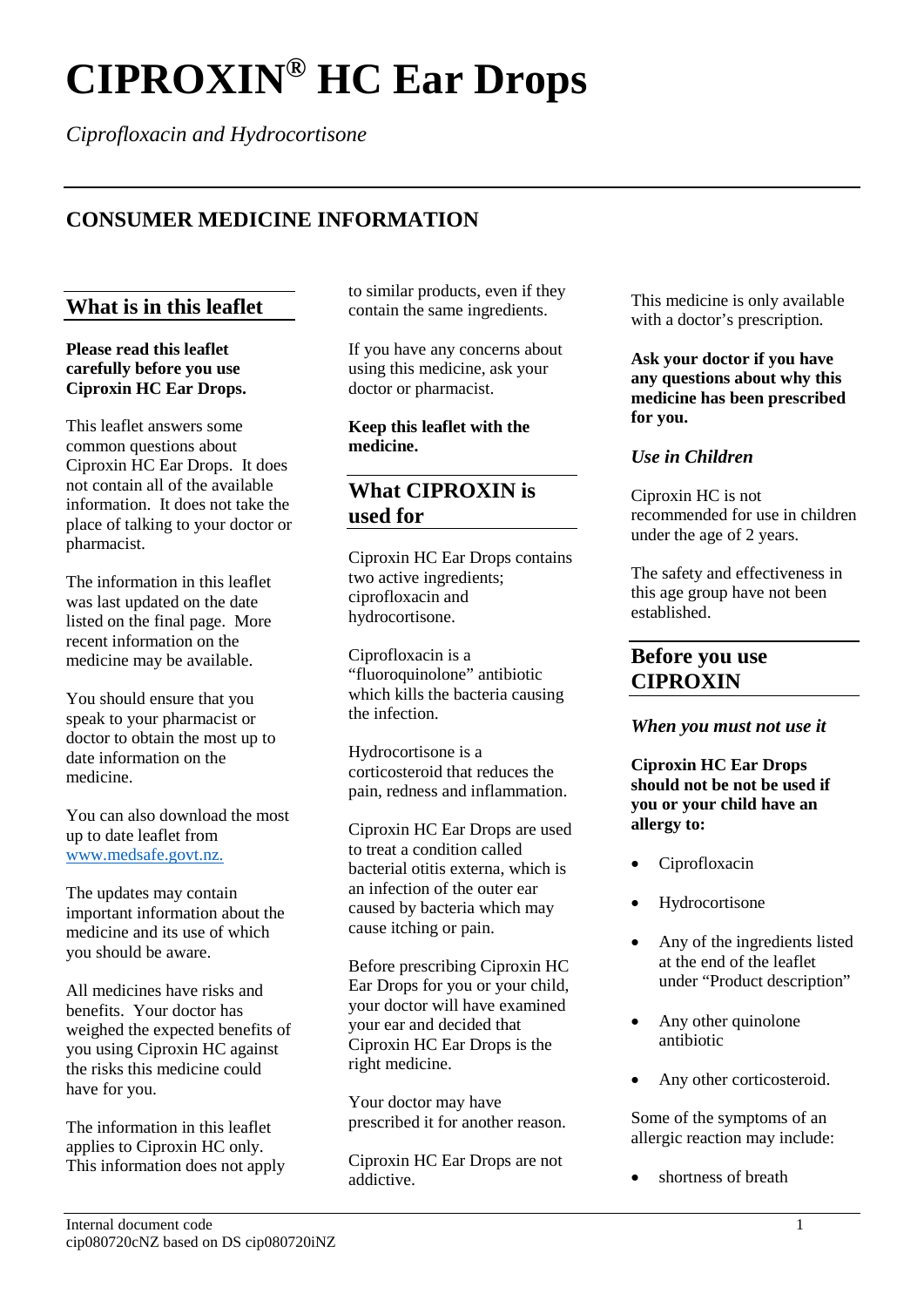- wheezing or difficulty breathing
- swelling of the face, lips, tongue or other parts of the body
- rash, itching or hives on the skin.

Do not use Ciproxin HC Ear Drops if you or your child has any of the following conditions:

- necrotising malignant otitis externa, a condition common to people who suffer from diabetes
- a viral or fungal infection of the external ear canal
- diabetes
- otitis media, an infection of the middle ear.

Ask your doctor or pharmacist to be sure you do not have any of these conditions.

#### **Do not use Ciproxin HC Ear Drops just before having a bath, shower or going swimming.**

If you do, you may reduce the effectiveness of Ciproxin HC Ear Drops.

Do not use Ciproxin HC Ear Drops:

- after the expiry date printed on the pack
- if the packaging is torn
- if the bottle shows signs of tampering.

If it has expired or is damaged, return it to your pharmacist for disposal.

**Ciproxin HC Ear Drops has been developed for use in the ear only. This product is not suitable for use in the eye.**

## *Before you start to use it*

**Tell your doctor if you have allergies to any other medicines or any substances such as foods, preservatives or dyes or latex.**

The Ciproxin HC Ear Drops dropper cap contains latex which may cause allergic reactions in some people.

#### **Tell your doctor if you or your child have or have had any medical conditions, especially the following:**

- a perforated ear drum
- any other medical conditions.

## **Tell your doctor if you are pregnant or plan to become pregnant.**

Your doctor will discuss the risks and benefits of using Ciproxin HC Ear Drops when pregnant.

#### **Tell your doctor if you are breast-feeding or plan to breast-feed.**

Your doctor will discuss the risks and benefits of using Ciproxin HC Ear Drops when breast-feeding.

**If you have not told your doctor about any of the above, tell them before using Ciproxin HC Ear Drops.**

## *Using other medicines*

**Tell your doctor or pharmacist if you or your child are taking any other medicines, including medicines that you buy at a pharmacy or health food shop without a doctor's prescription.**

This is particularly important if you or your child are currently

using any other type of ear drops.

Some medicines may affect the way others work. Your doctor or pharmacist will be able to tell you what to do when using Ciproxin HC Ear Drops with other medicines.

## **How to use CIPROXIN**

#### **Follow all directions given to you by your doctor carefully**.

They may differ from the information contained in this leaflet.

**If you do not understand the instructions on the box ask your doctor or pharmacist for help**.

## *How much to use*

The usual dose of Ciproxin HC Ear Drops in adults and children 2 years and older is three drops in the affected ear(s) twice each day for 7 days. The dosing instructions will be printed on the label your pharmacist put on the bottle or carton.

## *How to use it*

Open a new bottle of Ciproxin HC Ear Drops, remove the cap and replace it with the dropper cap supplied in the carton. Your pharmacist may have already done this for you.

Do not touch the tip of the dropper tip with your fingers, to the ear or any other surface. This will help prevent the ear drops becoming dirty or contaminated.

#### **Follow these steps to use Ciproxin HC Ear Drops:**

- 1. Wash your hands thoroughly.
- 2. Shake the bottle.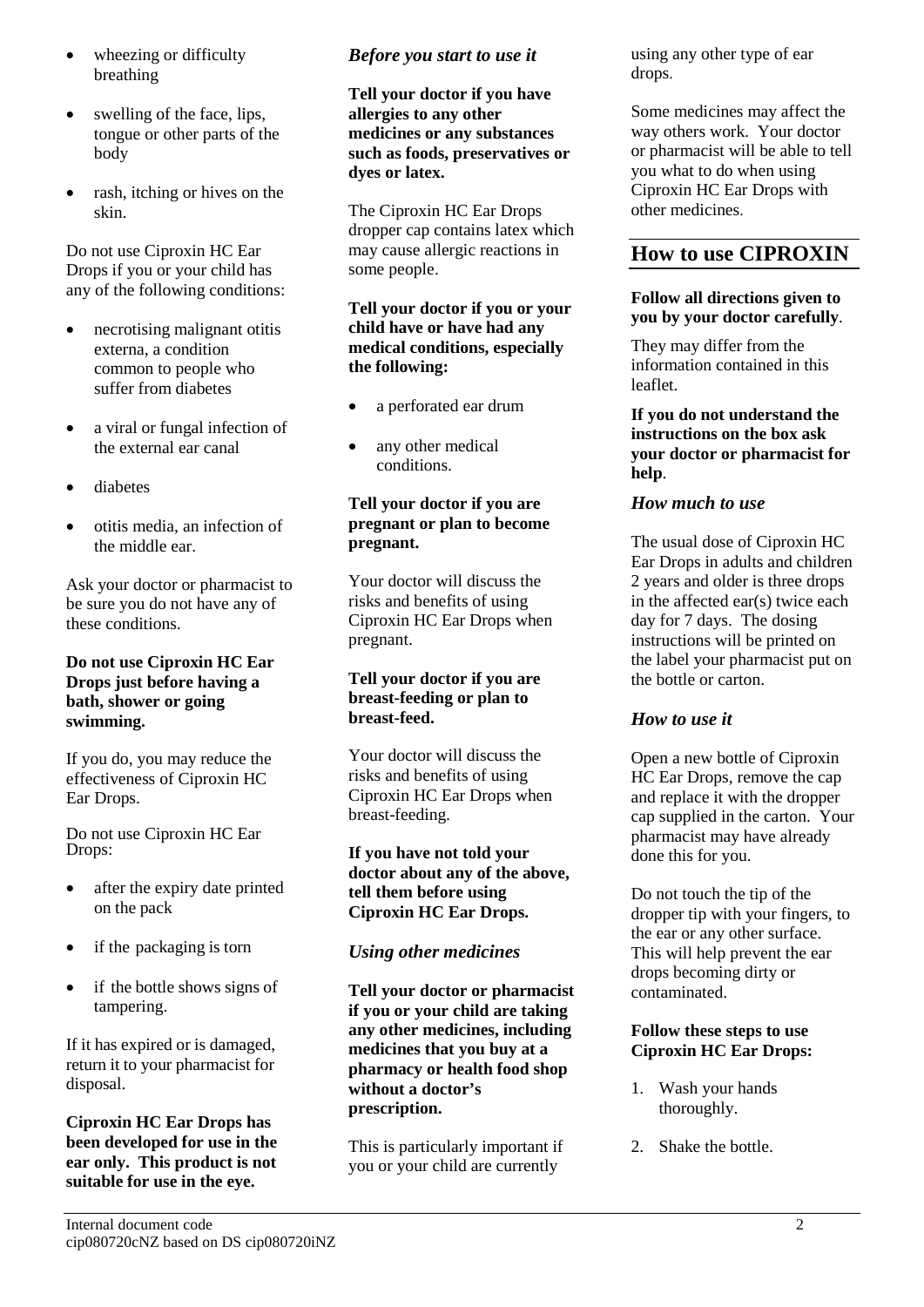- 3. Squeeze the bulb on the dropper cap to draw up the liquid into the dropper.
- 4. Tilt your or your child's head to one side so that the affected ear is facing up. This may be easier in the sitting or lying down position (see Diagram 1).



Diagram 1

- 5. Open the bottle and remove the dropper which has the liquid in it.
- 6. Put the tip of the dropper close to the ear and gently squeeze three drops into the ear (see Diagram 2).



Diagram 2

7. Hold the head in the same position for about one minute. This will help the drops to reach deeper into the ear (see Diagram 3).



Diagram 3

8. Repeat the above steps for the other ear if necessary.

There might be a slightly unpleasant feeling as the drops flow all the way into the ear. If this persists, or is very uncomfortable, contact your doctor or pharmacist.

## *How long to use it*

As Ciproxin HC Ear Drops starts to kill the bacteria that are causing the infection, the ear(s) will start to feel better.

**It is very important that you continue to use Ciproxin HC Ear Drops for the full treatment period as directed by your doctor to ensure that the infection does not return.**

**Do not use Ciproxin HC Ear Drops longer than your doctor tells you.** If you use Ciproxin HC Ear Drops longer than your doctor or pharmacist tells you, the chance of side effects may increase.

If you are unsure about when or how to stop using Ciproxin HC Ear Drops you should talk to your doctor or pharmacist.

## *If you forget to use it*

If you forget to use Ciproxin HC Ear Drops, you should put the drops that you missed in the ear(s) as soon as you remember and then go back to using them as recommended by your doctor.

If it is almost time for the next dose, skip the dose that you missed and continue using them as recommended.

#### **Never use a double dose to make up for the one that you missed.**

If you are not sure what to do, contact your doctor or pharmacist.

If you have trouble remembering to use the medicine, ask your pharmacist for some hints.

## *If you use too much (overdosage)*

**If you think that you, your child or someone else has swallowed Ciproxin HC Ear Drops immediately telephone your doctor or the National Poisons Centre on 0800 POISON or 0800 764 766 for advice, or go to Accident and Emergency at the nearest hospital. Do this even if there are no signs of discomfort or poisoning.**

# **While using CIPROXIN**

## *Things you must do*

It is important to use Ciproxin HC Ear Drops exactly as your doctor or pharmacist has told you. If you use it less often than you should, it may not work as well and the ear problem may not improve.

Using it more often than you should may not improve the ear problem any faster and may cause increased side effects.

#### **Use Ciproxin HC Ear Drops every day, at about the same times each day, unless your doctor tells you otherwise.**

Using your ear drops at the same times each day will have the best effect. It will also help you remember when to use the ear drops.

#### **Tell your doctor if, for any reason, you have not used Ciproxin HC Ear Drops exactly as prescribed**.

Otherwise your doctor may think that it was not effective and change the treatment unnecessarily.

**Tell your doctor if your symptoms persist, worsen or recur.**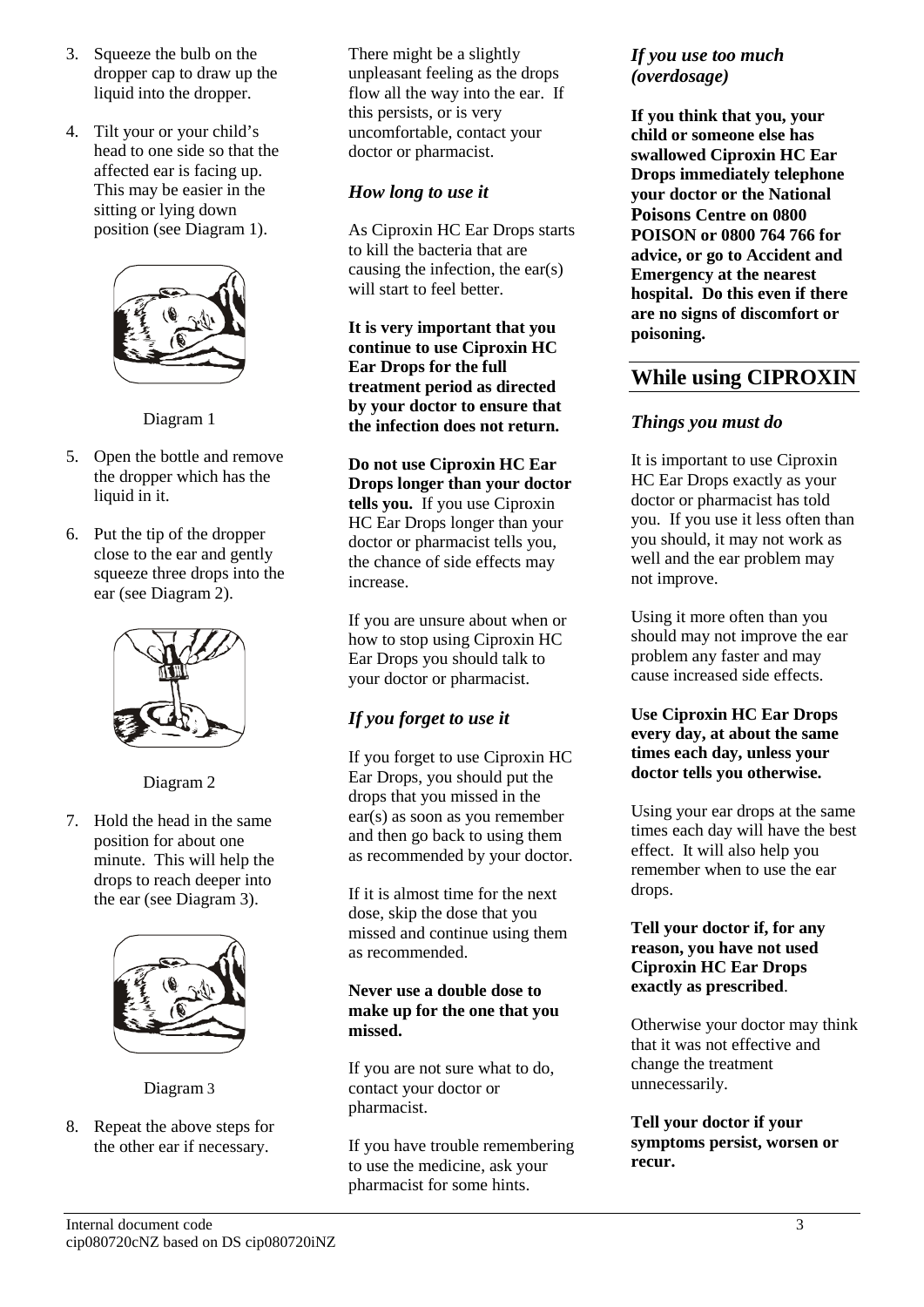**Tell all doctors and pharmacists who are treating you or your child that are using Ciproxin HC Ear Drops.**

**If you become pregnant while using Ciproxin HC Ear Drops tell your doctor immediately**.

*Things you must not do*

**Do not stop using Ciproxin HC Ear Drops without first asking your doctor.**

**Do not use Ciproxin HC Ear Drops to treat other complaints unless your doctor or pharmacist tells you to.** 

**Do not give this medicine to anyone else, even if they appear to have the same condition as you.**

**Do let children handle Ciproxin HC Ear Drops.** If a child accidentally swallows any of the drops read the instructions unde*r "If you use too much (overdose)".*

# **Side effects**

#### **Tell your doctor as soon as possible if you or your child do not feel well while you are using Ciproxin HC Ear Drops.**

Ciproxin HC Ear Drops is generally well tolerated and helps most people with an infection of the outer ear but it may have unwanted effects in a few people.

All medicines can have side effects. Sometimes they are serious, however most of the time they are not. You may need to medical treatment if you get some of the side effects.

Do not feel alarmed the list of possible side effects. You may not experience any of them.

**Ask your doctor or pharmacist to answer any questions you may have.**

#### **Tell your doctor or pharmacist if you notice any of the following and they worry you:**

- Itchy ears
- Earache
- A sensation of fullness of ear
- Ear pain
- Ear discomfort
- Redness of the ears.

Occasionally some people notice unwanted effects in the rest of their body as a result of using Ciproxin HC Ear Drops. These effects may include:

- Reduced sense of touch
- Decreased sense of hearing
- **Fever**
- **Headaches**
- **Dizziness**
- Nausea
- Numbness or tingling
- Blurred vision
- Itching and/or rash
- Fungal infections of the skin
- Flaking of skin.

On very rare occasions, you or your child may find a little bit of white material remaining in the ear while using Ciproxin HC Ear Drops. The formation of this white material may or may not be associated with symptoms such as ear discomfort, hearing disorder or ear pain.

Tell your doctor immediately and stop using Ciproxin HC Ear Drops at the first sign of an allergy.

Symptoms of an allergic reaction include:

- shortness of breath
- wheezing or difficulty breathing
- swelling of the face, lips, tongue or other parts of the body
- rash, itching or hives on the skin.

Other side effects not listed above may also occur in some patients.

Let your doctor know if you observe any unwanted effects while using Ciproxin HC Ear Drops, even if they do not appear in the list above.

# **After using CIPROXIN**

## *Storage*

**Store Ciproxin HC Ear Drops in a cool, dry place where the temperature stays below 25°C.** 

**Do not refrigerate Ciproxin HC Ear Drops.**

**Ciproxin HC Ear Drops should be protected from light.**  Store the bottle in the carton**.**

**Do not leave Ciproxin HC Ear Drops in the car, in the bathroom or in other warm, damp places.**

Heat and humidity can destroy some medicines.

### **Keep it where children cannot reach it.**

A locked cupboard at least oneand-a-half metres above the